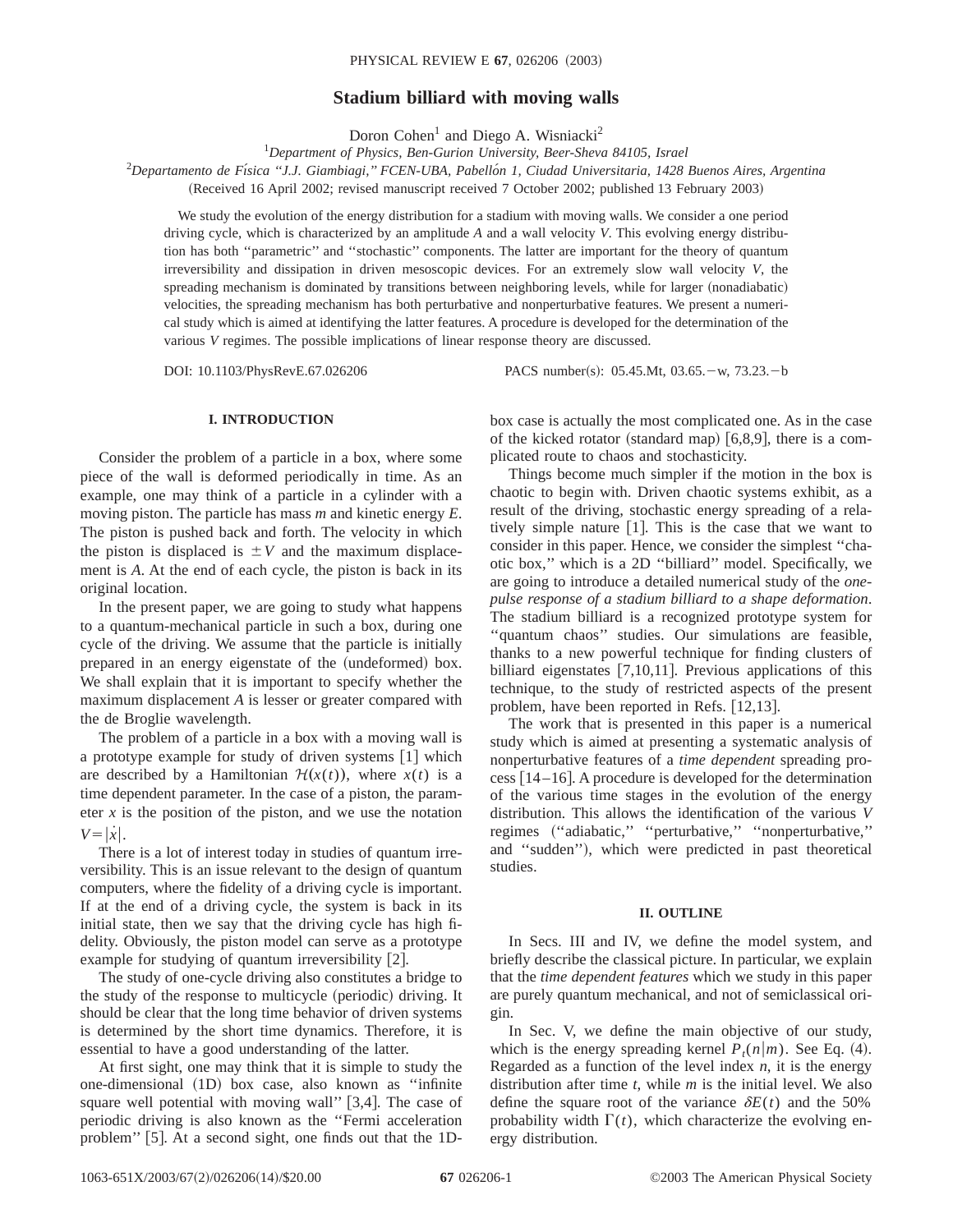Our three-phase strategy for analysis of energy spreading is presented in Sec. VI. The three phases are as follows:

(I) Study of the band profile.

- (II) Study of parametric evolution.
- (III) Study of the actual time evolution.

The relevant information regarding ''phase I'' is summarized in Sec. VII. Various approximations for  $P_t(n|m)$  and, in particular, the notion of ''parametric evolution'' are presented in Sec. VIII. The relevant information regarding ''phase II'' is summarized in Sec. IX. The main concern of this paper is ''phase III.''

For a given *V*, one should be able to characterize the nature of the dynamical scenario. The theoretical considerations regarding this issue have been discussed in Refs. [17,14–16], and for a concise review see Ref. [2]. Rather than duplicating these discussions, we are going to present in Sec. X a phenomenological definition, and a practical procedure, for the identification of the *V* regimes. We would like to emphasize that here the different dynamical scenarios (corresponding to the different *V* regimes) are illustrated in a numerical simulation. The only other numerical studies  $({\text{mainly Refs. [15,12]}})$  were too restricted in scope, and did not contain analysis of the stages in the evolution of the energy *distribution*.

Sections XI and XII question the applicability of linear response theory (LRT) to the analysis of the energy spreading. Further discussion on nonperturbative response and conclusions are presented in Sec. XIII.

### **III. THE SEMICLASSICAL PICTURE**

Consider a *classical particle* inside a box. Its kinetic energy is *E* and the corresponding velocity is  $v_E = \sqrt{2E/m}$ . The shape of the box is externally controlled. The control parameter is denoted by *x*. We assume that *x* has units of length, such that  $V = |\dot{x}|$  is the typical wall velocity. Obviously, different parts of the wall may have different velocities. In case of the ''piston model,'' only one piece of the wall is moving (either inward or outward). However, we are not interested in the trivial *conservative* work which is being done, but only in the *irreversible* work. Therefore, rather than analyzing an actual piston model configuration, it is wiser to consider a *volume preserving* deformation. In such a case, the conservative work is zero, and the major issue is the irreversible effect that is explained below.

As a result of the collisions of the particle with the deforming walls, there is a stochasticlike diffusion in energy space. The explanation is as follows: Each time that the particle collides with the moving wall, it either gains or loses energy. To simplify the presentation, let us assume head-on collisions. The change in energy is  $\pm 2mv_FV$  depending on whether the wall is moving inward or outward at the point of the collision. For volume preserving deformation, the ergodic average over  $\delta E$  gives zero. Thus, we have random walk in energy space where the steps are  $\pm 2mv_FV$ . This leads to diffusion in energy space. As explained in Ref.  $[16]$ , this diffusion is biased (the diffusion is stronger for larger  $E$ ). This leads, in the long run, to a systematic (irreversible) increase of the average energy. For a more detailed presentation that takes the box geometry into account, see Ref.  $|18|$ .

Do we have a corresponding (semiclassical) picture in the quantum-mechanical case? Again, we remind the reader that we assume a volume preserving deformation. This implies that the energy levels of the system do not have a collective upward or downward change as a result of the deformation. The physics in which we are interested is related to the transitions between different levels. The question that we ask is whether these transitions are ''classical-like.''

Let us assume that we start with an eigenstate whose energy is *E*. Semiclassically, it is as if we start with a microcanonical preparation. If the dynamics is of classical nature, then we expect that after a short time, some of the probability will make a transition  $E \rightarrow E'$  such that  $|E'-E|$  $\sim 2mv_F V$ . Naturally, such description is meaningful only if the energy scale  $2mv_F V$  is much larger than the mean-level spacing. This leads for 1D box to the condition

$$
V > \hbar / mL. \tag{1}
$$

In the general case (e.g., 2D box), having  $2mv_EV$  much larger than the mean-level spacing is *not* a sufficient condition for getting semiclassical behavior. Still, nontrivial analysis  $[19]$  reveals that the condition for getting semiclassical spreading in the general case is the same as in the 1D case, namely, given by Eq.  $(1)$ .

The above Eq.  $(1)$  is a necessary condition for having semiclassical transitions. In order to actually *witness* semiclassical transitions, it is also necessary to have a time period much larger compared with the ballistic time (*A*/*V*  $\gg L/v_F$ , and to have an amplitude that is much larger compared with the de Broglie wavelength  $[A \gg \hbar/(mv_F)]$ . These additional conditions can be satisfied only in the *semiclassical regime*, which is defined by Eq. (1), else they are not compatible.

### **IV. THE NUMERICAL MODEL**

As a specific example for chaotic box, we consider the quarter stadium billiard. We define *x* as the length of the straight edge, and adjust the radius parameter such that the total area is kept constant. For numerical reasons, we do not analyze this model ''literally'' but rather consider, as in previous study  $[12]$ , a linearized version of the quarter stadium billiard Hamiltonian. Namely, we study a model Hamiltonian that has the matrix representation

$$
\mathcal{H}(x(t)) \mapsto \mathbf{E} + \delta x(t) \mathbf{F}.
$$
 (2)

Here, **E** is an ordered diagonal matrix that consists of the eigenenergies  $E_n$  of the quarter stadium billiard with straight edge  $x=1$ . The eigenenergies were determined numerically. The perturbation due to  $\delta x$  deformation is represented by the matrix **F**. Also this matrix has been determined numerically as explained in Ref.  $[12]$ . We note that the fingerprints of the classical chaos are present in the statistical properties of the matrices  $\bf{E}$  (level statistics) and  $\bf{F}$  (band structure). The latter is discussed in Sec. VII.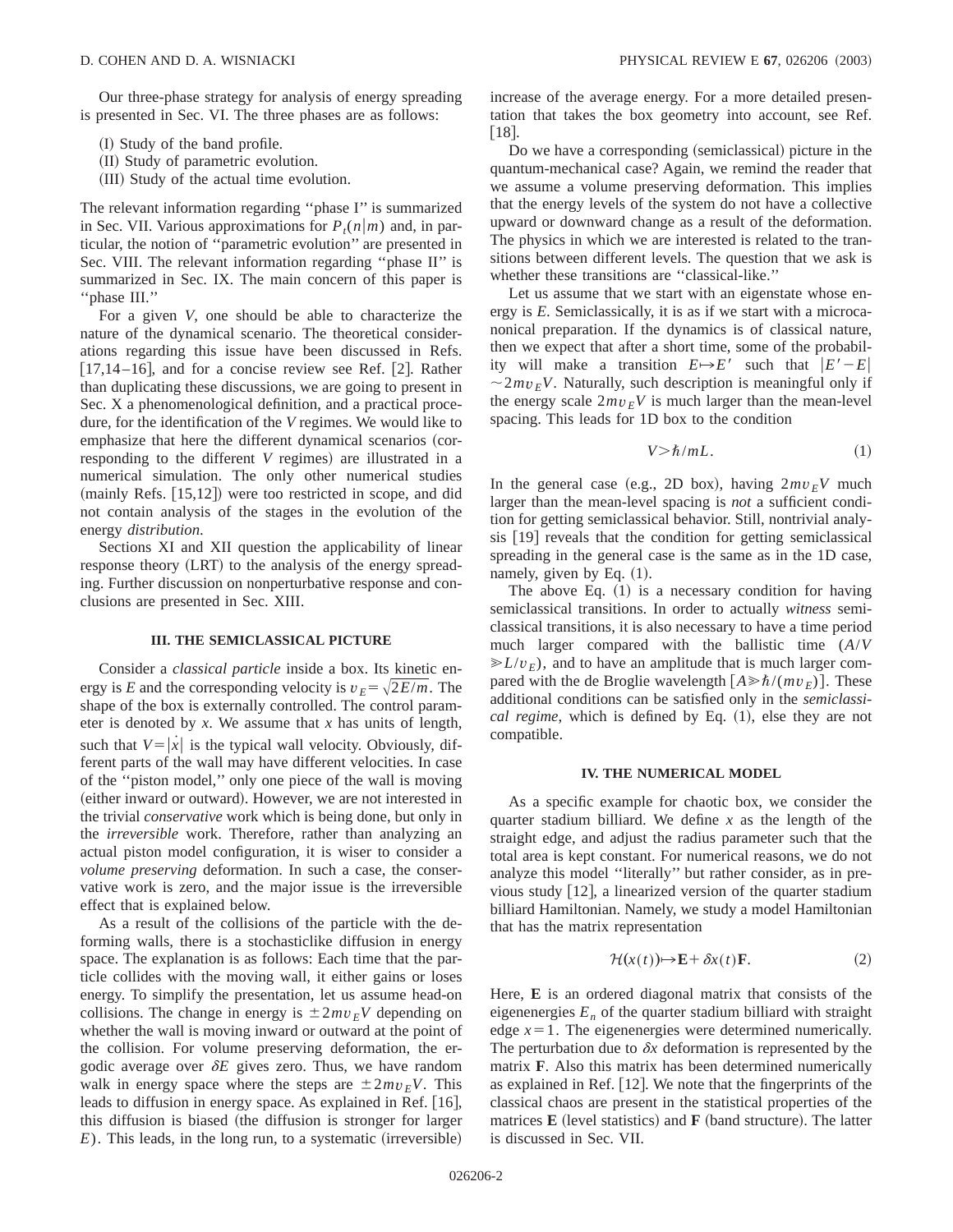The *linearization*  $[Eq. (2)]$  of the billiard Hamiltonian can be regarded as a valid *approximation* if the wall displacement parameter  $\delta x$  is small as compared with the de Broglie wavelength. This automatically excludes the possibility of addressing the semiclassical regime, which has been discussed in the preceding section. In our simulation, the de Broglie wavelength is roughly  $0.1$ . This implies that (at best) the maximum driving amplitude that can be allowed is *A* = 0.2, so as to have  $|\delta x(t)|$  < 0.1. [Note that for presentation purposes, we later redefine  $\delta x(t)$  as  $\delta x(t) - \delta x(0)$ . In the simulations we indeed have  $A=0.2$ , meaning that we allow a deformation that is comparable or possibly somewhat larger than that ''allowed'' by the linearization.

However, in spite of the fact that Eq.  $(2)$  may be a "bad" or even an ''inadequate'' approximation to real-world physics, it is still a totally ''legitimate'' Hamiltonian from mathematical point of view. Moreover, the numerical model Eq. ~2! contains all the *physical* ingredients that are relevant for the aim of the present study.

To summarize, in this paper we consider, as far as formulation is concerned, a chaotic billiard driven by volume preserving shape deformation. On the other hand, as far as numerics is concerned, we analyze a specific quantummechanical model defined by Eq.  $(2)$ . The numerical model is motivated by the quarter stadium billiard system Hamiltonian, but still it is not literally the same model. In particular, Eq.  $(2)$  does not possess the semiclassical regime which has been discussed in the preceding section.

### **V. THE EVOLVING ENERGY DISTRIBUTION**

In the case of the time independent Hamiltonian, the energy distribution does not change with time. In order to have an "evolving" energy distribution, we have to make  $\delta x(t)$ time dependent. One possibility is to assume linear driving. In such a case, we write  $\delta x(t) = Vt$ . But more generally, for a cycle, we write  $\delta x(t) = Af(t)$ , with the convention  $f(0)$  $f(T)=0$ . In some equations below, whenever a linear driving is concerned, *A* can be replaced by *V*, which assumes the particular choice  $f(t) = t$ . For practical purpose, given  $f(t)$ , it is convenient to associate with it the spectral function

$$
\widetilde{F}_t(\omega) = \left| \int_0^t f(t') e^{i\omega t'} dt' \right|^2.
$$
 (3)

Some useful cases are summarized in Appendix A. In this paper, we are primarily interested in the case of triangular pulse  $[Eq. (A10)].$ 

Given the model Hamiltonian [Eq.  $(2)$ ], and the driving scheme  $\delta x(t)$ , we can calculate the unitary evolution operator  $U(t)$ . This kernel propagates "wave functions" in time. Equivalently, we can describe the quantum-mechanical state using a probability density matrix. The propagator of the latter is denoted by  $\Lambda(t)$ . In order to describe the evolution of the energy distribution, we define the kernel

$$
P_t(n|m) = \text{tr}[\rho_n \Lambda(t)\rho_m]
$$
  
=  $|\langle n(x(t))|U(t)|m(x(0))\rangle|^2$ , (4)



FIG. 1. Images of time evolution within one-pulse period for  $V=100$  (upper panel) and for  $V=1$  (lower panel). Each column is a profile of the probability distribution  $P_t(r)$  for a different time step *t*. The first seven time steps are log spaced, while the rest are linearly spaced. The  $V = 100$  evolution is predominantly parametric.

where  $\rho_n$  can be interpreted as either the probability matrix or as the corresponding Wigner function that represents the eigenstate  $|n\rangle$ . In the latter case, the trace operation should be interpreted as  $dPdQ/(2\pi\hbar)^d$  integration over phase space, where  $(Q, P)$  are the canonical coordinates of the particle, and  $d=2$  is the dimensionality.

We shall use the notation  $P_t(r) = P_t(n-m) = P_t(n|m)$ , with implicit average over the reference state *m*. We shall refer to  $P_t(r)$  as the "average spreading profile." Whenever we have a wide distribution, we disregard the distinction between ''energy difference'' and ''level difference,'' and make the identification

$$
E_n - E_m \equiv \hbar \,\omega_{nm} \approx \Delta \times r,\tag{5}
$$

where  $\Delta$  is the mean-level spacing and  $r=n-m$ . (In our numerics  $\Delta \approx 7.22$ .)

Figure 1 displays the evolution as a function of time. Each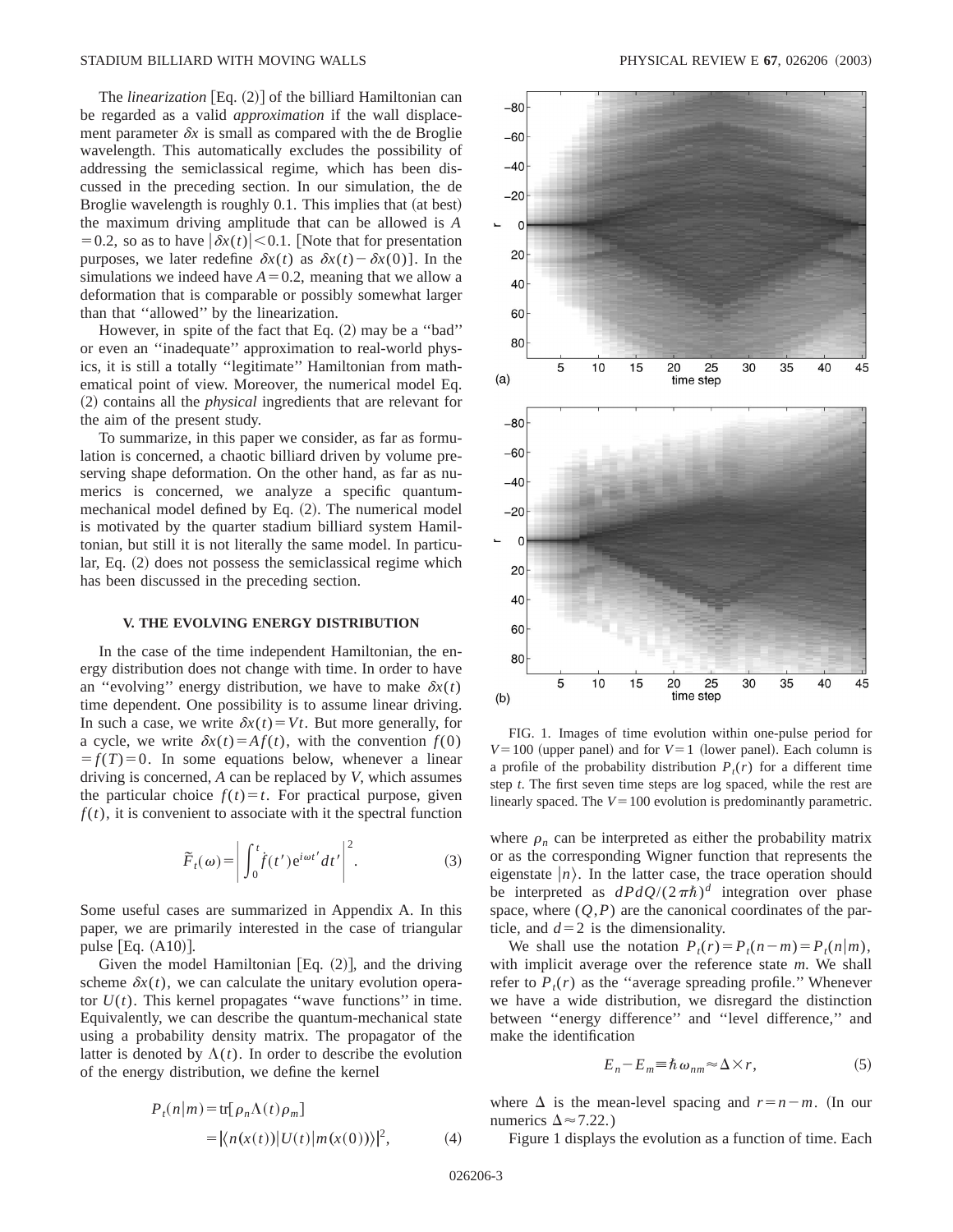

FIG. 2. Spreading profile at the end of one pulse period for *V*  $=100$  (upper panel) and for  $V=10$  (lower panel). The thin solid lines are from standard first-order perturbation theory, which means  $P_t^{\text{prt}}$  of Eq. (10) with  $\Gamma = 0$ . The dashed lines are for the Gaussian with the same variance.

column is a profile of the probability distribution  $P_t(r)$ . The first seven time steps are log spaced, while the rest are linearly spaced. The  $V = 100$  evolution is predominantly parametric. As *V* becomes smaller and smaller, the deviation from parametric evolution becomes larger and larger. Some representative spreading profiles are presented in Fig. 2.

There are various practical possibilities available for the characterization of the distribution  $P_t(r)$ . It turns out that the major features of this distribution are captured by the following three measures:

$$
\mathcal{P}(t) = P_t(r=0),\tag{6}
$$

$$
\Gamma(t) = 50\% \text{ probability width},\tag{7}
$$

$$
\delta E(t) = \left(\sum_{r} r^2 P_t(r)\right)^{1/2} \Delta. \tag{8}
$$



FIG. 3. The width  $\Gamma(t)$  as a function of time. The numerical determination of  $\Gamma$  is explained after Eq. (7). The horizontal axis is the scaled time *Vt*. The different curves correspond to the different velocities  $V=100,80,40,20,10,7,5,3,1,0.5,0.2,0.1,0.07,0.05$ . The solid lines highlight the velocities  $V = 100$  (uppermost), 10, 1, and 0.1. The lower panel is the same as in the upper figure, but in log-log scale, and only half period is displayed.

The first measure is the survival probability  $P(t)$ . It is mentioned here just for completeness of presentation. The second measure  $\Gamma(t)$  is the energy width of the central *r* region that contains 50% of the probability. It is calculated as  $\Gamma(t)$  $= (r_{75\%} - r_{25\%})\Delta$ , where  $r_{25\%}$  and  $r_{75\%}$  are the values for which the cumulative energy distribution equals 25% and 75%, respectively. Finally, the energy spreading  $\delta E(t)$  is defined above as the square root of the variance.

Figure 3 shows how the width  $\Gamma(t)$  of the profile evolves. The lower panel of Fig. 3 is a log-log plot. We see clearly that up to  $\delta x_c = 0.006$ , the width is one level, which is an indication for the applicability of standard first-order perturbation theory. For larger  $\delta x$ , several levels are mixed nonperturbatively and, therefore, the width becomes larger than 1.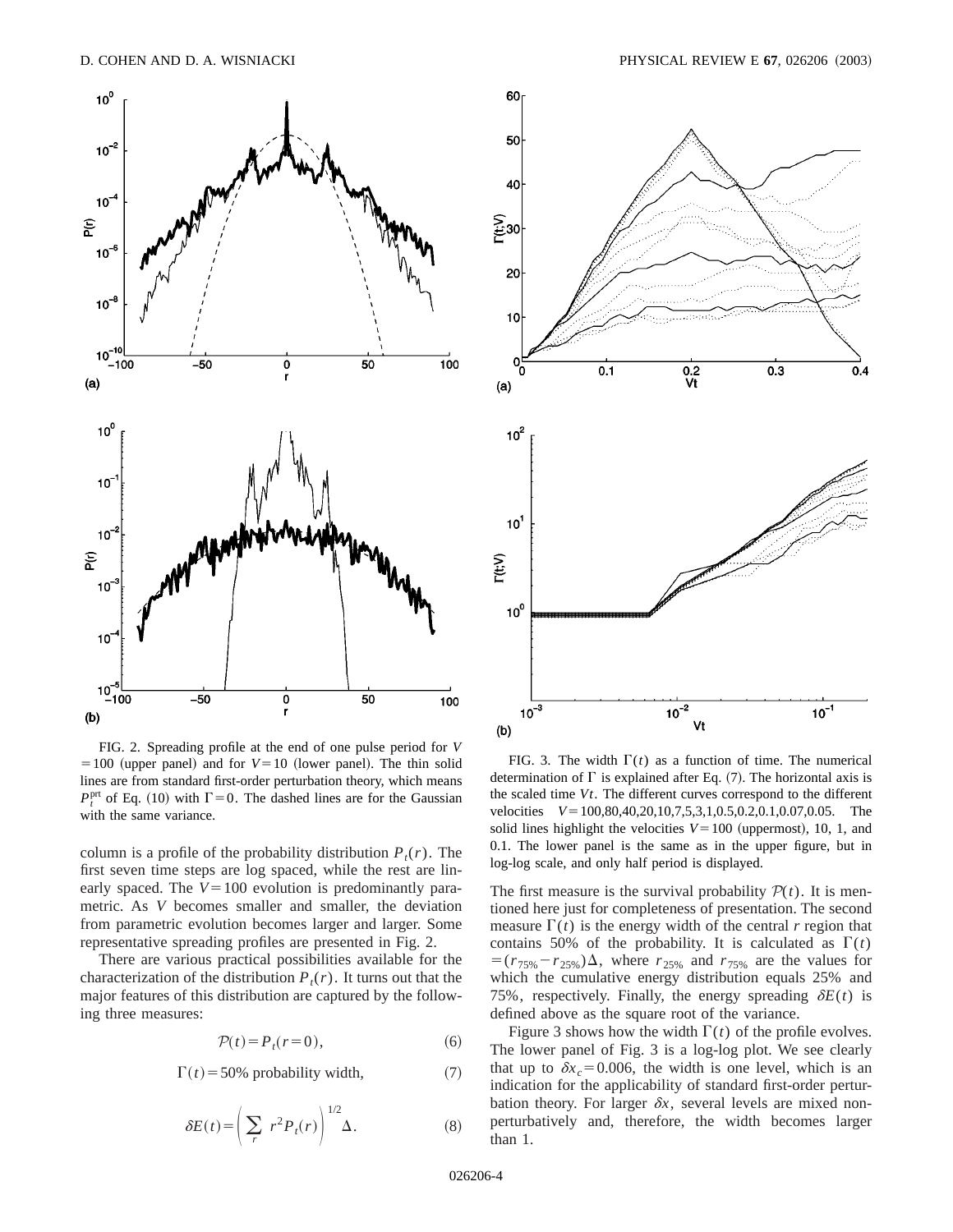

FIG. 4. The spreading  $\delta E(t)$  of Eq. (8) as a function of time, for different *V* simulations. The upper panel is in one to one correspondence with the upper panel of the previous figure. In the lower panel, the data of the upper panel are presented in a different way: the vertical axis is the relative spreading, the horizontal axis is log scale, and only the half period is displayed. The location of  $\delta x$ <sub>prt</sub>  $=0.05$  is indicated by vertical line. See the text for more details.

Figure 4 shows how the spreading  $\delta E(t)$  of the profile evolves. The lower panel displays the relative spreading, which is defined as the ratio between the actual spreading and the parametric one. The notion of parametric evolution is defined in the next paragraph. As *V* becomes smaller, the departure from the parametric behavior happens earlier.

The sudden limit ( $V \rightarrow \infty$ ) of  $P_t(n|m)$  will be denoted by  $P(n|m)$ . We shall refer to it as the parametric kernel. It is formally obtained by the replacement  $\Lambda(t) \rightarrow 1$ , or equivalently  $U(t) \rightarrow 1$  in Eq. (4), namely,

$$
P(n|m) = \text{tr}(\rho_n \rho_m)
$$
  
=  $|\langle n(x(t))|m(x(0))\rangle|^2$ . (9)

Obviously, its dependence on *t* is exclusively via  $\delta x = x(t)$  $-x(0)$ , irrespective of *V*. The parametric evolution of  $P(r)$ versus  $\delta x$  for a deforming billiard has been studied in Ref. [13]. The numerics in this paper can be regarded as an extension of the numerics of Ref.  $[13]$  to the case of finite *V*.

#### **VI. THREE-PHASE STRATEGY**

In the future we want to have a theory that allows the prediction of the (numerically simulated) time evolution. The minimum input that is required for such theory is the band profile of the **F** matrix. For precise definition of the band profile, see Appendix B. Note the existence of a very efficient semiclassical recipe to find the band profile. This can save the need for tedious quantum-mechanical calculations.

Using the band profile, one hopes to be able, in the ''second phase" [20], to calculate the parametric kernel  $P(n|m)$ . The band profile does not contain information about the correlations between the off-diagonal elements. Therefore, one has to make the so-called random matrix theory (RMT) conjecture, namely, to assume that the off-diagonal elements are effectively uncorrelated. It turns out that, upon using such conjecture, the nonuniversal features of the parametric evolution are lost. Still, the obtained results are qualitatively correct and, therefore, such an approach is legitimate as an approximation.

However, finding the parametric kernel  $P(n|m)$ , using the band profile as an input, is not the subject of this paper. Therefore, as a matter of strategy, we would like to take the numerically determined parametric evolution as an input. Given the parametric kernel  $P(n|m)$ , the question is whether we can calculate the actual evolution  $P_t(n|m)$  for any finite *V*.

In previous works (see review in Ref.  $|2|$ ), we gave a negative answer to the above question. We have claimed that nonperturbative features of the dynamics cannot be deduced from the parametric analysis. To explain this observation, let us assume that we have two model Hamiltonians, say  $\mathcal{H}_{\text{physical}}(x)$  and  $\mathcal{H}_{\text{artificial}}(x)$ . Let us assume further that the two models have the same band profile and the same parametric kernel  $P(n|m)$ . Still we claim that for finite *V*, the two Hamiltonians may generate *different* temporal kernels  $P_t(n|m)$ . In particular, it has been argued that this is in fact the case if  $\mathcal{H}_{\text{artificial}}(x)$  is an effective RMT model which is associated with  $\mathcal{H}_{\text{physical}}(x)$ .

In past publications, the manifestation of nonperturbative features in case of driven physical (non-RMT) models has not been investigated numerically. On the theoretical side, it is an open subject for further research  $[15]$ . The purpose of the following sections is to present a strategy for analysis of numerical simulations that paves the way towards a theory for the nonperturbative aspects of the energy spreading.

## **VII. THE BAND PROFILE**

The band profile of **F** is described by the spectral function  $\tilde{C}(\omega)$ , which is a Fourier transform of a correlation function  $C(\tau)$ . See Appendix B. If the collisions are uncorrelated, as in the case where the deformation involves only a small sur-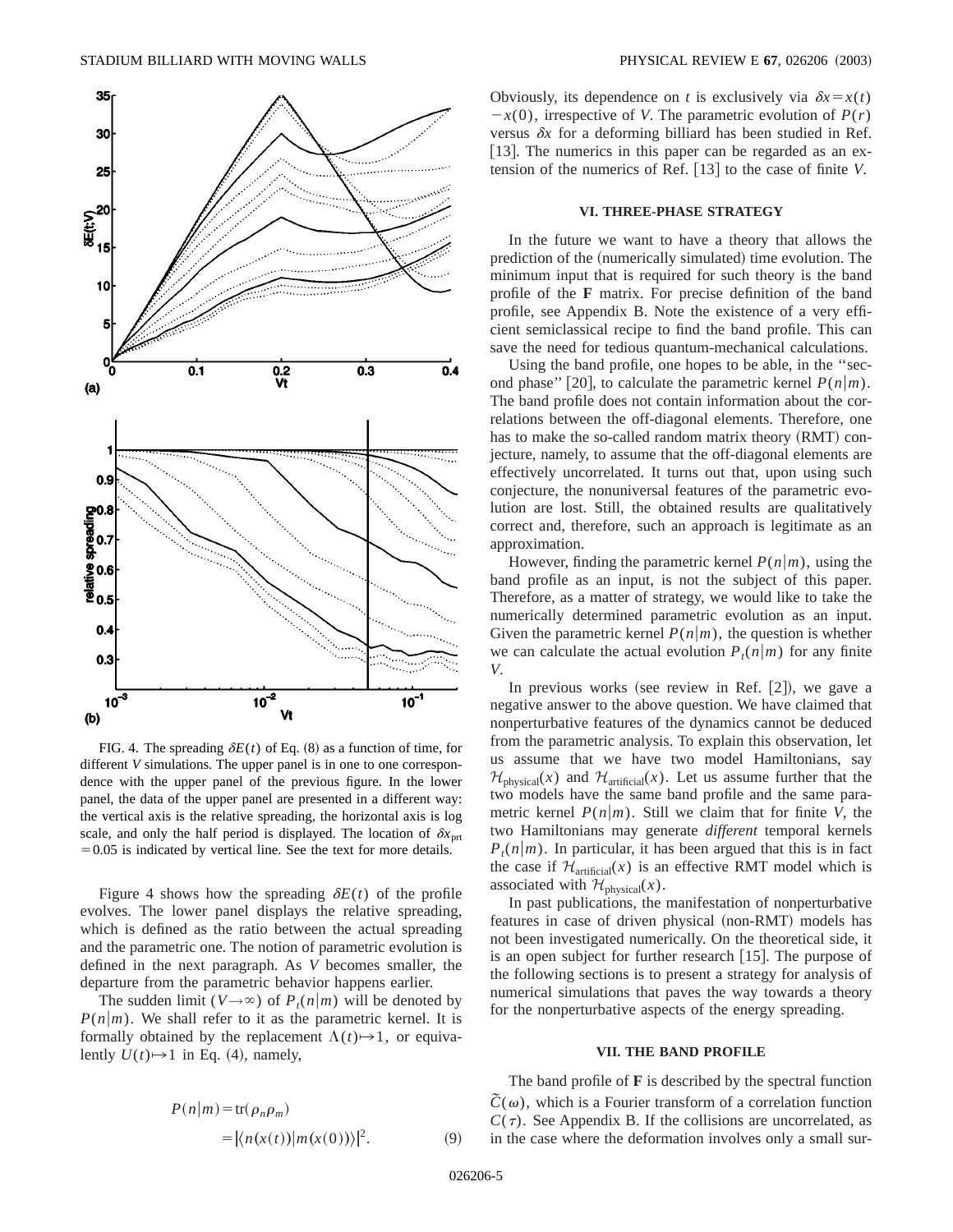

FIG. 5. The band profile, as defined in Appendix B. The two curves are the outcome of two different numerical procedures: the thin line is based on direct evaluation of matrix elements, while the thick line is deduced from the evolution over an infinitesimal time step (see Sec. XII for further details). A third possible procedure  $(not displayed)$  is to use the semiclassical recipe, Eq.  $(B3)$ .

face element, then  $C(\tau)$  is a  $\delta$  function, and the band profile is flat. This is not the case in the present model. The correlations between collisions cannot be neglected and, therefore,  $C(\tau)$  equals  $\delta$  function plus a smooth component [18]. Due to the smooth component, the band profile has a very pronounced nonuniversal structure. See Fig. 5.

For large enough  $\omega$ , the contribution of the nonuniversal component vanishes. Thus, the band profile should possess flat tails. These tails reflect the presence of the  $\delta$ -function component in  $C(\tau)$ . For numerical reasons, due to truncation, the band profile of our system is multiplied by a Gaussian envelope. Therefore, the tails of the effective band profile are not flat, but rather vanishingly small. The lack of flat tails in the numerical model can be loosely interpreted as having "soft" rather than "hard" walls.

Thus, our system is characterized by a finite bandwidth. This is actually the generic case. Namely, for generic ("smooth") Hamiltonian, the correlation function  $C(\tau)$  is nonsingular, which implies finite bandwidth.

#### **VIII. APPROXIMATIONS**

A major issue in the studies of energy spreading is the knowledge of how to combine tools or approximations in order to understand or calculate the kernel  $P_t(n|m)$ . In particular, we have the following approximations:

- (1) The perturbative kernel  $P_t^{\text{prt}}(n|m)$ .
- (2) The semiclassical kernel  $P_t^{\text{sel}}(n|m)$ .
- $(3)$  The Gaussian kernel  $P_t^{\text{sto}}(n|m)$ .
- (4) The parametric kernel  $P(n|m)$ .

The parametric kernel  $P(n|m)$  that corresponds to the sudden limit ( $V \rightarrow \infty$ ) has already been defined in Eq. (9). The other kernels will be defined in the present section. Obviously, the kernels listed above are very different. Our aim is to clarify in what regime (*V*), in what time stage (*t*), and in what energy region  $(r)$ , which of them is the valid approximation.

The semiclassical kernel  $P_t^{\text{sel}}(n|m)$  is defined and obtained by assuming in Eq.  $(4)$ , that the Wigner functions can be approximated by smeared microcanonical distributions. See Refs.  $[17,13,20]$  for further details and numerical examples. Whenever  $P_t(n|m) \sim P_t^{\text{scl}}(n|m)$ , we say that the spreading profile is ''semiclassical.'' In order to have a valid semiclassical approximation in case of billiard systems, the displacement  $\delta x$  of the walls should be much larger than the de Broglie wavelength  $[13]$ . Thus, for reasons that were explained in Sec. III, the semiclassical approximation is not applicable for the numerical model that we consider in this paper.

The perturbative kernel  $P_t^{\text{prt}}(n|m)$  is obtained from perturbation theory  $[17,16]$ . The defining expression is

$$
P_t^{\text{prt}}(n|m) = A^2 \widetilde{F}_t \left( \frac{E_n - E_m}{\hbar} \right)
$$

$$
\times \frac{\Delta}{2\pi\hbar} \widetilde{C} \left( \frac{E_n - E_m}{\hbar} \right) \frac{1}{\Gamma^2 + (E_n - E_m)^2},\tag{10}
$$

where  $\Gamma$  is determined by *normalization*. If we make the replacement  $\Gamma \rightarrow 0$ , we get the standard result of first-order perturbation theory [see Eq.  $(D5)$ ]. The presence of  $\Gamma$  in the denominator reflects corrections to infinite order. We note that  $P_t^{\text{prt}}(n|m)$  constitutes a generalization of Wigner Lorentzian. We indeed would get from it a Lorentzian if the band profile were flat with no finite bandwidth.

Whenever  $P_t(n|m) \sim P_t^{\text{prt}}(n|m)$ , we say that the spreading profile is ''perturbative.'' The perturbative structure is characterized by having separation of scales

$$
\Gamma(t) \ll \delta E(t). \tag{11}
$$

We say that  $P_{\ell}(n|m)$  has a "standard" perturbative structure [Eq.  $(D5)$ ], which is given by first-order perturbation theory, if  $\Gamma < \Delta$ . This means that more than 50% probability is concentrated in the initial level. We use the term ''core-tail'' structure if we want to emphasize the existence of a finite nonperturbative core region  $|r| \langle \Gamma/\Delta$ . The core width  $\Gamma$ , as determined by perturbation theory by imposing normalization on Eq.  $(10)$ , constitutes a rough estimate for the width  $\Gamma(t)$  of the energy distribution [Eq. (7)].

The spreading  $\delta E(t)$  for the core-tail structure is determined by the tail region, which is defined as  $|r| \ge \Gamma/\Delta$ . If Eq.  $(10)$  were a Lorentzian, it would imply  $\delta E(t) = \infty$ . This is of course not the case because the spectral functions provide a physical cutoff. Thus, the core-tail structure which is described by Eq.  $(10)$  is characterized by a tail component that contains a vanishingly small probability but still dominates the variance.

If we do not have the separation of energy scales Eq.  $(11)$ , then perturbation theory becomes useless  $[17,16]$ . In such a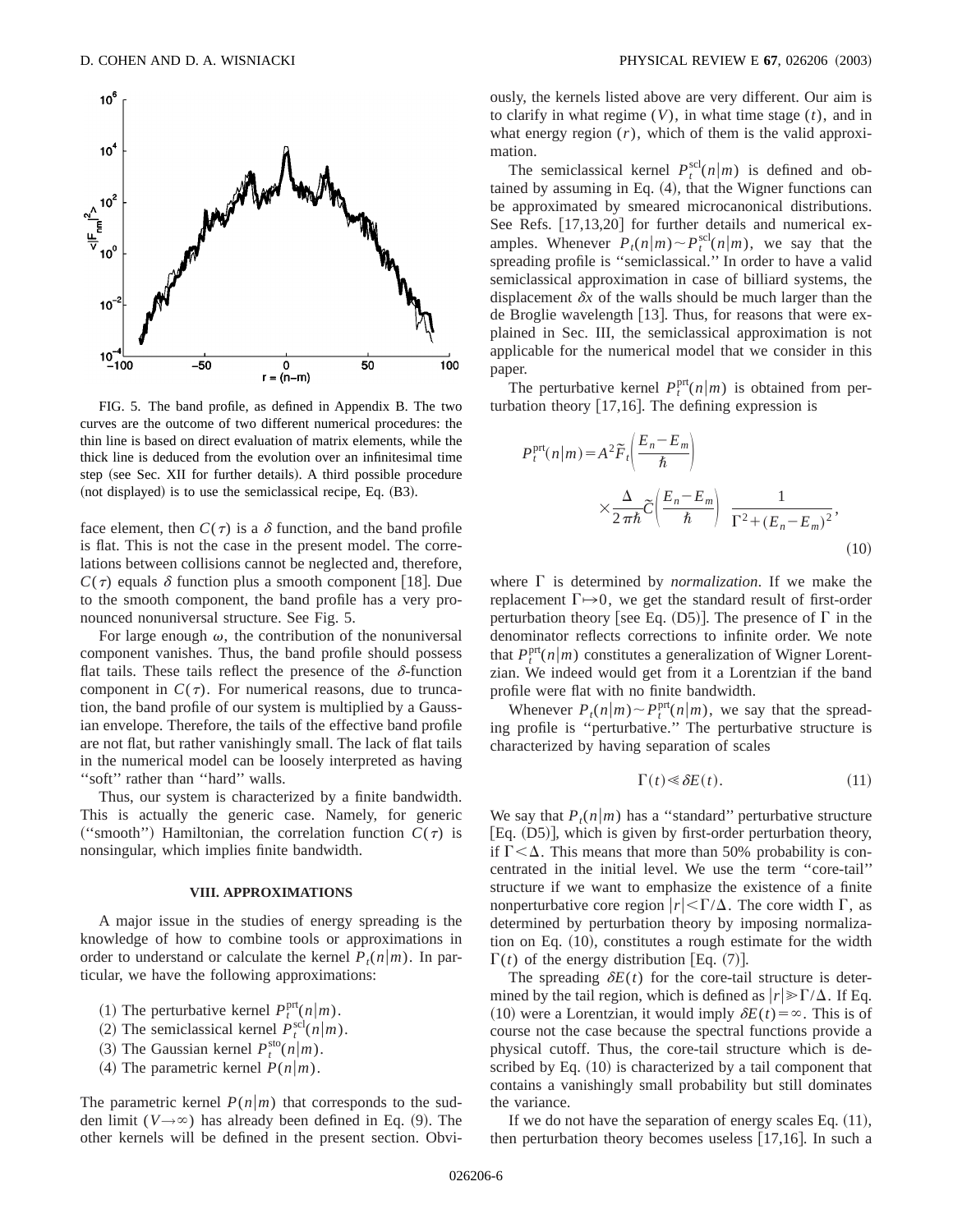case,  $P_t(n|m)$  becomes purely nonperturbative. In order to determine  $P_t(n|m)$ , we have to use tools that go beyond perturbation theory. In particular, for long times, one can justify  $\lceil 17,16 \rceil$  a stochastic approximation leading to the Gaussian kernel

$$
P_t^{\text{sto}}(n|m) = \frac{1}{\sqrt{2\pi}} \frac{\Delta}{\delta(E(t))} \exp\bigg[-\frac{1}{2} \bigg(\frac{E_n - E_m}{\delta(E(t))}\bigg)^2\bigg]. \tag{12}
$$

Note that for very long times, this Gaussian should be replaced by an appropriate solution of a diffusion equation. But this is not relevant to our simulations. For a critical discussion that incorporates estimates for the relevant time scales, see Refs. [17,16].

A final remark is that for a Gaussian profile, the 50% width is  $\Gamma(t) = 1.35 \delta E(t)$ . However, whenever a nonperturbative structure is concerned, it is better, in order to avoid confusion, not to use the notation  $\Gamma(t)$ . The notation  $\Gamma$  has been adopted in the common diagrammatic formulation of the perturbation theory. In case of nonperturbative structure, this formulation becomes useless and, therefore, the significance of  $\Gamma$ , as a distinct energy scale, is lost.

## **IX. ANALYSIS OF THE PARAMETRIC EVOLUTION,** d*x* **REGIMES**

The parametric evolution of  $P(n|m)$  is illustrated in Fig. 1 (upper panel). For very small  $\delta x$ , we observe clearly a standard perturbative profile  $[Eq. (D5)]$ , whose structure is just a reflection of the band profile. By definition, this holds in the standard perturbative (parametric) regime  $\delta x < \delta x_c$ . From the numerics (looking on the lower panel of either Fig. 3 or Fig. 6), we find that  $\delta x_c = 0.006$ .

For  $\delta x > \delta x_c$ , the initial level starts to mix with neighboring levels. As a result, a nonperturbative core component starts to develop. Thus, we obtain a core-tail structure. The tail is the perturbative component. The main component of the tail is the first-order tail which can be calculated using first-order perturbation theory. The tails in the vicinity of the core are growing slower, which can be regarded as a suppression of core-to-tail transitions due to the mixing. There are also higher-order tails  $[20]$  which can be neglected.

Having  $\delta E \gg \Gamma$  is an indication that  $\delta E$  is dominated by the (perturbative) tail component of the core-tail structure Eq. (10). The condition  $\Gamma \ll \delta E$  can be rewritten as  $\delta x$  $\ll \delta x_{\text{ort}}$ , which constitutes a definition of the extended perturbative (parametric) regime. Unfortunately, the strong inequality  $\Gamma \ll \delta E$  is nowhere satisfied in our numerics. Therefore, the numerical definition of  $\delta x_{\text{prt}}$  becomes ambiguous. One may naively define  $\delta x_{\text{prt}}$  by transforming the weak inequality  $\Gamma < \delta E$  into a weak inequality  $\delta x < \delta x$ <sub>prt</sub>. But this procedure is numerically meaningless: the quantities  $\Gamma$  and  $\delta E$  are energy scales. As such, their definition is arbitrary up to a prefactor of order unity. After some thinking, one realizes that the only practical definition for  $\delta x_{\text{prt}}$  is as the  $\delta x$ where the  $P_t^{\text{prt}}$  based prediction of  $\delta E$  becomes significantly less than the actual spreading. From the numerics  $(Fig. 6)$ , we find that  $\delta x_{\text{prt}}=0.05$ . This definition is not ambiguous numerically because we compare ''variance based measure''



FIG. 6. Parametric evolution: the horizontal axis is  $\delta x$  either in linear scale (upper panel) or in logarithmic scale (lower panel). The dotted line is the width  $\Gamma$  from Eq. (7). The thick line is  $\delta E$  from Eq.  $(8)$ , while the dashed line is the LRT estimate Eq.  $(16)$ . The thin line is the perturbative estimate Eq.  $(8)$  using Eq.  $(10)$ . From these plots, we can determine  $\delta x_c = 0.006$  and  $\delta x_{\text{prt}} = 0.05$ .

( $\delta E$ ) to variance based measure ( $\delta E^{\text{prt}}$ ), rather than comparing variance based measure ( $\delta E$ ) to a "width measure" ( $\Gamma$ ).

For  $\delta x \gg \delta x_{\text{prt}}$ , the  $P_t^{\text{prt}}$  based calculation of  $\delta E$  gives saturation. This (nonphysical) saturation is the consequence of having a finite bandwidth. It should be regarded as an artifact that reflects the limited validity of perturbation theory.

In the nonperturbative (parametric) regime, namely, for  $\delta x \geq \delta x_{\text{prt}}$ , the tails are no longer the dominant component. This is associated with a structural change in the spreading profile. Looking at the upper panel of Fig. 1, we observe a core-tail structure up to the 13th time step. Then, the secondary lobe of the band profile is swallowed by the core. This happening is reflected in Fig. 6 (upper panel) by a boost in the width  $\Gamma$ . [The notion of secondary lobe should be clear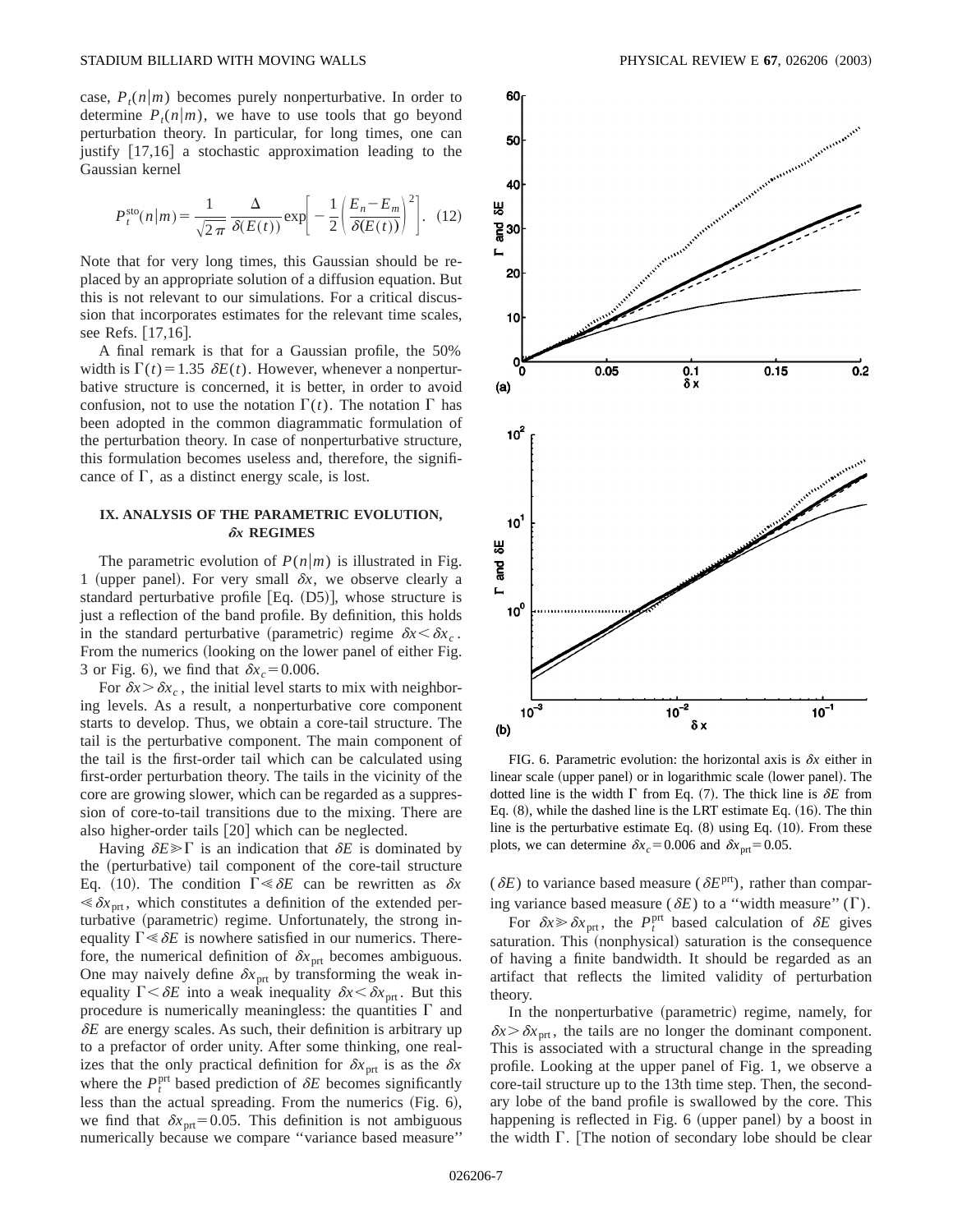by looking at the  $|r| \sim 20$  region in the upper panel of Fig. 2. Unfortunately, its visibility in the corresponding image (upper panel of Fig. 1) is quite poor. Still it is possible to follow the evolution of the  $r \sim 20$  tail region, and to realize that it is swallowed by the core.]

To have a weak inequality,  $\delta x > \delta x_{\text{prt}}$  is not quite the same as to be in the (deep) nonperturbative regime where  $\delta x$  $\gg \delta x$ <sub>prt</sub>. For  $\delta x > \delta x$ <sub>prt</sub>, we do not get a purely nonperturbative structure. In spite of the failure of the core-tail picture Eq.  $(10)$ , we still can make a *phenomenological* distinction between core and tail regions. One clearly observes that the tail region is ''pushed'' outside because of the expanding core. This nonperturbative effect is not captured by Eq.  $(10)$ . In a previous study  $[13]$ , the crossover from a core-tail structure to a purely nonperturbative (semiclassical) structure was quite abrupt. In the present study, the ''deep'' nonperturbative regime, where all the tail components disappear, is not accessible due to numerical limitations. A purely nonperturbative structure would be obtained if all the tail components were swallowed by the expanding core.

# **X. ANALYSIS OF ACTUAL EVOLUTION,** *V* **REGIMES**

We start this section with a qualitative description of the actual evolution, which is based on looking in illustrations such as in Figs. 1 and 2. Later, we present the quantitative analysis. In general, one observes that for finite *V* the evolution acquires stochasticlike features. At intermediate times  $(0 \lt t \lt T)$ , the spreading profile contains both parametric and stochastic components. The parametric component is reversible. In contrast to that, the stochastic component of the spreading is not affected by the velocity reversal, and may lead to a final Gaussian distribution.

Let us describe what happens to the evolution, as a function of  $\delta x = Vt$ , as we make simulations with smaller and smaller *V*. On the basis of Eq.  $(10)$ , we expect to observe a modulation of the tails of  $P_t(r)$  in a way that is implied by the presence of envelope  $\tilde{F}_t(\omega)$ . This modulation is characterized by the energy scale  $\hbar/t = \hbar V/\delta x$ . If we make *V* further and further smaller, the secondary lobes of the tails  $\lceil$  see preceding section for definition do not have a chance to become visible because they are suppressed by the narrower envelope  $\tilde{F}_t(\omega)$ . For small enough *V*, only the main core component of the band profile is left visible. For very small *V*, the spreading profile becomes very close to a Gaussian shape in a very early stage of the evolution.

The spreading at the end of the pulse period is very small both in the sudden limit (very large *V*, corresponding to multiperiod driving with large frequency), and also in the adiabatic limit (very small  $V$ ). Figure 2 illustrates representative spreading profiles, which are observed in the end of the pulse period. Also displayed are the first-order perturbative profile  $[Eq. (D5)]$  and a Gaussian with the same width. Note that the first-order perturbative profile Eq.  $(D5)$ , unlike Eq.  $(10)$ , does not have a proper normalization. We can define a ''difference measure" in order to quantify the deviation of the (actual) line shape from Gaussian shape. One possible definition is

$$
\sqrt{\sum_{r} P^{\text{sto}}(r) \{ \log[P_t(r)] - \log[P_t^{\text{sto}}(r)] \}^2}.
$$
 (13)

The lower panel of Fig. 8 shows that for  $V < 20$ , the spreading profile at the end of the pulse is close to Gaussian shape, while for  $V > 20$  this profile is predominantly of perturbative nature.

We should address now the issue of *V* regimes. Namely, for a given *V*, we would like to characterize the nature of the dynamical scenario. Below, we shall introduce a practical procedure for the identification of the various regimes. We are going to explain that in the numerical simulation, we observe following four different *V* regimes:

- $(1)$  Adiabatic regime  $(V<3)$ .
- $(2)$  Perturbative regime  $(3 < V < 7)$ .
- $(3)$  Nonperturbative regime  $(7 < V < 20)$ .
- $(4)$  Sudden regime  $(20\leq V)$ .

Before we get into details, we would like to make a connection with the theoretical discussion of regimes in Ref.  $[15]$ . There we have considered a (sinusoidal) periodic driving that is characterized by amplitude *A* and frequency  $\Omega = 2\pi/T$ . For sinusoidal driving, the root-mean-square ''velocity'' is  $V = A \Omega / \sqrt{2}$ . So fixing *A* and changing *V* in the present paper, is completely analogous to fixing A and changing  $\Omega$  in Ref. [15]. Thus, the four *V* regimes listed above correspond to a horizontal cut  $(A=const>A<sub>ort</sub>)$  in the  $(\Omega,A)$  regime diagram of Ref.  $[15]$  (see Fig. 1 there). One should realize that the perturbative regime is in fact the linear response  $(Kubo)$  regime as defined in Ref. [15], and that the sudden regime corresponds to the regime of vanishing (high frequency) response.

In the adiabatic *V* regime, the spreading is due to nearneighbor level transitions, and disregarding extremely short times (for which we can apply standard first-order perturbation theory  $[Eq. (D5)]$ , it looks stochastic. This means that Eq.  $(12)$  is a quite satisfying approximation. For further details regarding the identification of the adiabatic regime, see Sec. XII.

Outside the adiabatic regime, there is a time stage where perturbation theory  $[Eq. (10)]$  is valid. But after this time, we have to use theoretical considerations that go beyond perturbation theory. In the following paragraph, we divide the nonadiabatic regime into perturbative *V* regime, nonperturbative *V* regime, and sudden regime. The basis for this distinction is the timing of the *departure* from parametric evolution. The departure from parametric evolution is best illustrated by the lower panel of Fig. 4.

The perturbative *V* regime is defined by the requirement of having the *departure* from parametric evolution happen *before* the breakdown of Eq. (10). Consequently, in this regime, the departure time can be deduced from Eq.  $(10)$ . For example, let us assume a simple band profile. In such a case, departure time is just the inverse of the bandwidth, which implies via Eq.  $(B3)$  that it is simply the classical correlation time  $\tau_{cl}$  of the chaotic motion. In the actual numerical analysis, the band profile is not simple, but has some structure. Rather than debating over the definition of  $\tau_{cl}$ , it is more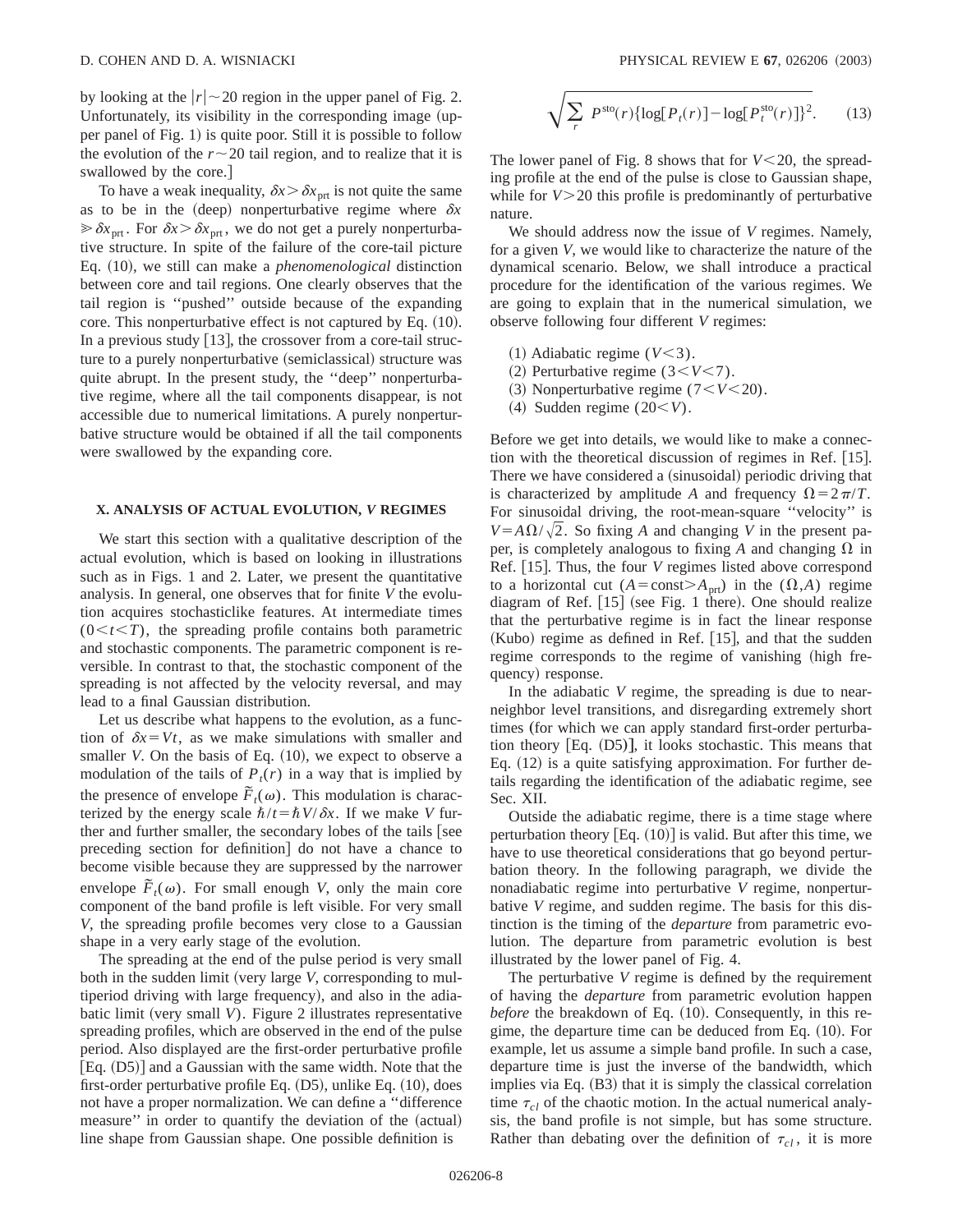practical to determine the departure time by inspection of Fig. 4. For convenience, we have indicated the location of  $\delta x$ <sub>prt</sub> by a vertical line. For *V*<7, the departure from parametric evolution happens before this line. This way one can determine the upper border  $(V=7)$  of the perturbative regime.

The nonperturbative *V* regime is defined by the requirement of having the *departure* from parametric evolution happen *after* the breakdown of Eq. (10). In other words, it means that this departure cannot be captured by perturbation theory. A more careful definition of the nonperturbative regime should take into account the driving reversal at  $t=T/2$ . As explained in the next paragraph, the nonperturbative regime is further restricted by the requirement of having the *departure* from parametric evolution happen *before* the driving reversal.

The distinction between perturbative and nonperturbative *V* regimes is related to the possibility to capture the *stochastic* features of the energy spreading by perturbation theory. Nonperturbative features of the energy distribution during intermediate times are of no relevance if they are of parametric (nonstochastic) origin. Let us see, for example, the upper panel of Fig. 1. We clearly see that the spreading profile at the end of the pulse (at  $t=T$ ) is of a standard perturbative nature. All the nonperturbative features that develop during the first half of the driving cycle are completely reversed in the second half of the cycle.

Conceptually, the simplest way to set a criterion for getting to the end of the pulse, a perturbative structure is to use fixed basis perturbation theory (see Appendix C of Ref.  $[16]$ ). If we adhere to the present (more physical) approach of using *x*-dependent basis, an equivalent method  $\lceil 16 \rceil$  is to determine the sudden time  $t_{\text{sdn}}$ . This is the time to resolve the expanding core. It is determined as the time when the following inequality is violated:

$$
\Gamma(t) \ll \hbar/t. \tag{14}
$$

The regime, where the condition  $t_{\text{sdn}} \ll T$  is violated, is defined as the sudden regime. In the sudden regime, all the nonperturbative features are of parametric nature, and therefore the validity of perturbation theory survives at the end of the pulse. In the sudden regime, the *departure* from parametric evolution becomes visible only *after* the driving reversal. One can determine the sudden regime simply by looking at the lower panel of Fig. 8. The departure of the energy distribution (at  $t=T$ ) from Gaussian shape is correlated with getting into the sudden regime.

The discussion above of *V* regimes was based on looking for the *breaktime* of perturbation theory [Eq. (10)], on one hand, and looking for the *departure* from parametric behavior on the other hand. The departure from parametric behavior is an indication for the appearance of a predominant stochastic component in the spreading profile. This departure does not imply that we get a Gaussian line shape. In the perturbative regime, we get the Gaussian line shape *after* the breaktime of perturbation theory, which happens *after* the departure from parametric behavior. Therefore, in the perturbative regime, there are three stages in the evolution: a parametric stage, a perturbative stochastic stage, and a genuine stochastic stage. In contrast to that, in the nonperturbative regime, we do not have an intermediate perturbative stochastic stage because the departure from parametric behavior happens *after* the breakdown of perturbation theory.

# **XI. LRT FORMULA**

The general LRT formula for the variance of the spreading is

$$
\delta E(t)^2 = A^2 \int_{-\infty}^{\infty} \frac{d\omega}{2\pi} \tilde{F}_t(\omega) \tilde{C}(\omega).
$$
 (15)

The proportionality  $\delta E \propto A$  reflects having a linear response. Two spectral functions are involved: One is the the spectral content of the driving  $(Appendix A)$ , and the other is the power spectrum of the fluctuations (Appendix B). The latter is the Fourier transform of a correlation function  $C(\tau)$ .

A special case is the sudden limit  $(V = \infty)$ , for which  $\widetilde{F}_t(\omega) = 1$  and accordingly

$$
\delta E(t) = \sqrt{C(\tau = 0)}A. \tag{16}
$$

Another special case is the response for persistent (either linear or periodic) driving, where  $\tilde{F}_t(\omega) = t^2 \pi \delta(\omega)$  implies diffusive behavior:

$$
\delta E = \sqrt{2D_E t}.\tag{17}
$$

In such a case, the expression for  $D<sub>E</sub>$  is known as Kubo formula, leading to a fluctuation-dissipation relation.

Finding the conditions for validity of LRT is of major importance. This should be regarded as an important step in the analysis of the response of a driven system. The classical derivation of Eq.  $(15)$  is quite simple, and for completeness we present it in Appendix C. For the sake of the following discussion, one can assume that the classical ''slowness'' conditions for the validity of classical LRT are satisfied.

The quantum-mechanical derivation of this formula is much more subtle  $[17,14-16]$  and leads to the distinction between adiabatic, and (extended) perturbative and nonperturbative regimes. The semiclassical limit is contained in the latter regime. It is known that the LRT formula does not hold in the adiabatic regime  $[21]$ , but it is valid in the  $(ex$ tended) perturbative regime  $[14,16]$ . It is not necessarily valid in the nonperturbative regime  $[14,15]$ , but if the system has a classical limit, it must be valid again in the semiclassical regime. See further discussion in the following sections.

#### **XII. ANALYSIS: COMPARISON WITH LRT**

Using the band profile as an input, we can calculate the spreading using Eq.  $(15)$ . In Fig. 6, the calculation is done for the parametric evolution [dashed line given by Eq.  $(16)$ ], while in Fig. 7, the calculation is done with Eq.  $(15)$  for finite *V* values. The latter figure should be compared with the upper panel of Fig. 4. The agreement is very good unless the velocity *V* is small. See later discussion of the quantummechanical  $(QM)$ –adiabatic regime. The spreading  $\delta E$  at the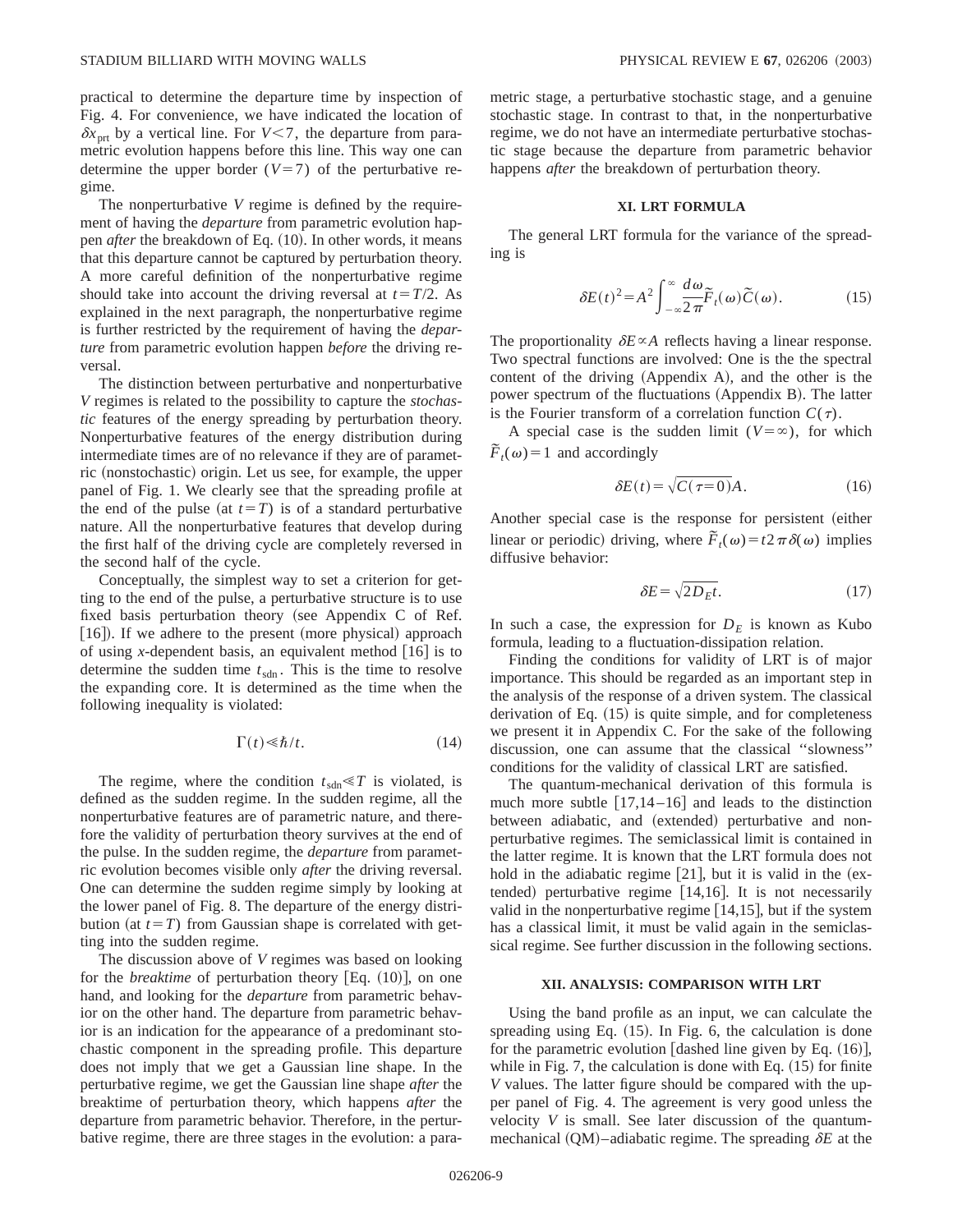

FIG. 7. LRT calculation of the spreading versus time, using Eq.  $(15)$  with the band profile as an input. The horizontal axis is  $Vt$ . This figure is in one to one correspondence with the upper panel of Fig. 4. One observes that for small *V*, the calculation underestimates the observed spreading. See discussion in Sec. XII.

end of the pulse is better illustrated in Fig. 8.

There are three possible strategies for evaluating the band profile. The first is to use the semiclassical strategy with Eq.  $(B3)$ . The second is to make a careful numerical evaluation of the matrix elements, and to use the definition Eq.  $(B1)$ . This gives the thin line in Fig. 5. However, the most practical and economical procedure is simply to deduce the band profile from the spreading profile  $P(r)$  that corresponds to the smallest  $\delta x$  value. This is the thick line in Fig. 5, which we regard as the most appropriate estimate.

We found out that the LRT formula  $[Eq. (15)]$  is *not* sensitive to the way in which the band profile is evaluated, unless the  $|n-m|=1$  elements of the  $\mathbf{F}_{nm}$  matrix dominate the result. Let us denote by  $\sigma$  the root-mean-square magnitude of these matrix elements. The sensitivity to  $\sigma$  happens in the *V* regime, which is determined by the condition *V*  $<(\Delta)^2/(\hbar\sigma)$ , which is the adiabaticity condition. This sensitivity can be used as a practical tool for the determination of the adiabatic regime. In the upper panel of Fig. 8, we display the result of the LRT calculation upon setting  $\sigma$  $=0$ . We see that the LRT calculation implies QM-adiabatic behavior for  $V < 3$ .

If *V* is well away from the adiabatic regime, then nearneighbor level transitions have negligible contribution. In such a case, the LRT calculation is not sensitive to the exact value of  $\sigma$ . As *V* becomes smaller, there is a larger relative weight to the near-neighbor matrix elements.

Deep in the QM-adiabatic regime, the mean-level energy difference is resolved much *before* the levels are mixed, and therefore, as a result of recurrences, the probability stays concentrated in the initial level. This is, of course, a leading order description. In fact, we cannot neglect higher-order corrections.

In the adiabatic regime, the spreading is dominated by transition between neighboring levels (whereas outside of the adiabatic regime, the contribution of neighboring level tran-



FIG. 8. Upper panel: response for one-pulse versus *V*. The thick line is  $\delta E$  at the end of the pulse. The thin (solid and dotted) lines correspond to the LRT calculation Eq.  $(15)$ . For the calculation of the lower thin lines, we have set the near-level coupling  $\sigma=0$ . The dashed line is the spreading at the end of half pulse period. The dash-dot line is the slope that corresponds to the Landau-Zener spreading mechanism. The lower panel is the difference Eq.  $(13)$ from Gaussian line shape.

sitions can be neglected). Therefore, it is only in the adiabatic regime, where the quantum-mechanical calculation  $\lceil$ using Eq.  $(15)$  gives results that are different from the classical expectation  $[22]$ . Is it possible to witness a regime where the quantum-mechanical (rather than the classical) LRT prediction is observed? Apparently, the answer is positive, but not in a typical numerical experiment. The reason is that almost always the Landau-Zener (non-LRT) mechanism for energy spreading takes over  $[21]$ .

We can verify the dominance of Landau-Zener mechanism as follows. The theoretical prediction is  $\delta E(t) \propto \sqrt{D_E t}$ with  $D_F \propto V^{3/2}$ . In the upper panel of Fig. 8, we plot the spreading at the end of half pulse period  $(t=T/2=A/V)$  and at the end of full pulse period  $(t=T=2A/V)$ . Hence, we expect  $\delta E \propto V^{1/4}$ . The agreement with this expectation is quite good if we consider the spreading after half pulse period. At the end of full pulse period, we see that the spreading is larger than expected. This is apparently due to the nonadiabatic nature of the  $V \rightarrow V$  switching.

#### **XIII. DISCUSSION AND CONCLUSIONS**

The numerical study that we have presented should be regarded as an application of a general procedure for the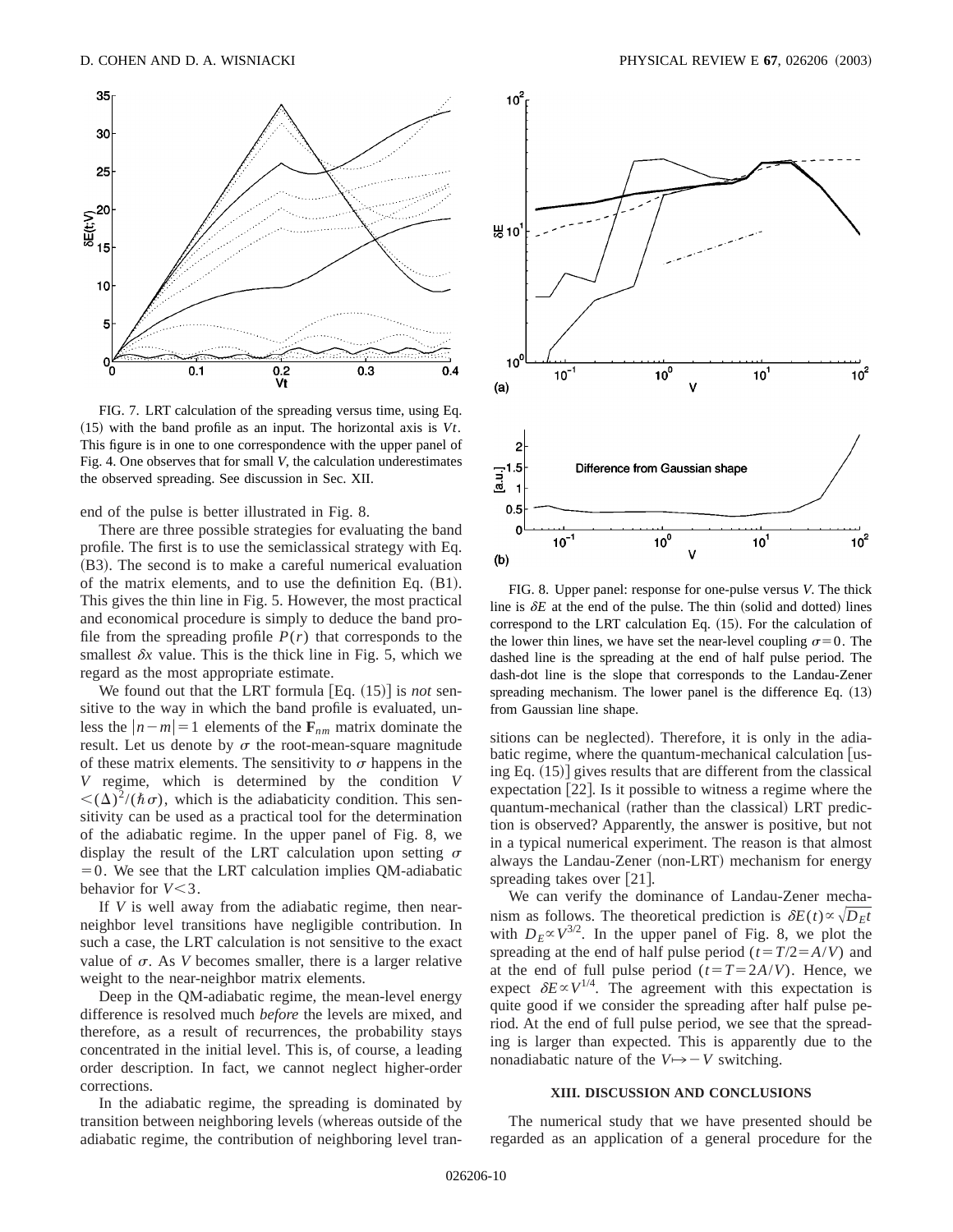analysis of energy spreading. In the summary below, we reorder the stages in this analysis in the way which is implied by the results of the earlier sections.

The first step in the analysis is to find the band profile. This can be done using the semiclassical recipe (Appendix B) without any need to make heavy numerical simulations. Then it is possible to determine  $\delta E(t)$  by using the LRT formula  $[Eq. (15)].$ 

The second step in the analysis is to determine the adiabatic *V* regime. This is done by checking whether the LRT calculation of  $\delta E(t)$  is sensitive to  $\sigma$ . In order to get in the adiabatic regime LRT-based quantum corrections to the classical result, we have to take the level spacing statistics into account  $[22,23]$ . We have pointed out the difficulty in observing such corrections. Rather we can improve over the LRT prediction by taking into account either higher-order or Landau-Zener corrections to perturbation theory.

The third step in the analysis is to calculate the parametric perturbative profile  $P<sup>prt</sup>(r)$ . This is associated with getting a rough *estimate* for the core width  $\Gamma$ . Also the parametric scales  $\delta x_c$  and  $\delta x_{\text{prt}}$  can be determined on the basis of this analysis. The former is determined from inspecting  $\Gamma$ , while the latter is determined by comparing  $\delta E$  of the LRT calculation to the *P*<sup>prt</sup> based prediction.

The fourth step in the analysis is to distinguish between the perturbative and the nonperturbative regime. For this purpose, we have to look for the timing of departure from parametric behavior, as in the lower panel of Fig. 4. For  $\delta E$ , one can use the LRT based calculation of Eq.  $(15)$ .

The fifth step in the analysis is to identify the sudden regime. For this purpose, we have to eliminate the sudden time from Eq. (14). The problem is to estimate  $\Gamma(t)$  in the nonperturbative regime. If we have only the band profile as an input, then we can use the rough estimate  $\Gamma(t) \sim \delta E(t)$ . This is based on the assumption that in the nonperturbative regime, the energy distribution is characterized by a single energy scale.

The sixth step in the analysis is to make a simulation of the parametric evolution. This is a relatively heavy task, but it is still much easier than making finite  $V$  simulation. (It requires merely diagonalizations, while a temporal simulation requires an iterative procedure.) The main nontrivial effects that we have found in the analysis of the parametric evolution were the following:

- (i) Higher-order tails grow up.
- (ii) A non-perturbative core region develops.
- (iii) The core-to-tail transitions are suppressed.
- (iv) The tails are "pushed out."
- (v) Tail components are swallowed by the expanding core.

The last two items are in the spirit of the core-tail theory, but go beyond the perturbative approximation [Eq.  $(10)$ ]. Knowledge of the parametric evolution allows accurate determination of  $\Gamma$ , leading to a refined determination of the *V* regimes.

The seventh step in the analysis is to make simulation of the actual evolution. We would like to emphasize that here the different dynamical scenarios (corresponding to the different *V* regimes) are illustrated in a numerical simulation. The only other numerical studies (mainly Refs.  $[15,12]$ ) were too restricted in scope, and did not contain analysis of the stages in the evolution of the energy *distribution*.

The only nonperturbative effect on the response that we have discussed so far is the Landau-Zener correction to the spreading in the adiabatic regime. Are there any other nonperturbative effects that affect the response? The immediate tendency is to regard LRT as the outcome of standard firstorder perturbation theory (Appendix D). Then the question that arises is what happens if Eq.  $(D5)$  does not apply?

Let us recall the answer in case of the parametric evolution of  $P(n|m)$ . As  $\delta x$  becomes larger, we should be worried regarding the implications of having the effects that are listed at the end of Sec. IX. Having expanding core that pushes out the tails, and having growing higher-order tail components, may suggest that the first-order calculation of the variance  $[Eq. (D7)]$  should be "corrected," and should include higherorder terms. Does it mean that Eq.  $(16)$  underestimates the spreading? Or maybe we should assume that Eq.  $(10)$  provides the correct ''trend'' of higher-order corrections? The tails in the vicinity of the core are growing slower, which can be regarded as a suppression of core-to-tail transitions due to the mixing. Consequently, we would conclude that Eq.  $(16)$ is an overestimation of spreading. Moreover, if we take Eq.  $(10)$  too seriously, beyond its regime of validity, we would conclude that the spreading has saturation for large  $\delta x$ .

For the parametric evolution, these possible speculations turn out to be *wrong*. The above effects are exactly balanced and the LRT formula  $[Eq. (16)]$  remains exact beyond any order of perturbation theory, which means that it is exact even in the nonperturbative regime where perturbation theory is not applicable. This claim has a simple derivation  $[20]$ . Note also that if the system has a classical limit, then the validity of Eq.  $(16)$  can be established deep in the nonperturbative regime, where the semiclassical approximation becomes reliable.

The question is whether this delicate balance is violated in case of finite *V*. For example, it may be that due to incomplete core-tail recurrences, we shall have enhanced spreading (compared with LRT). Unlike the parametric case, we do not have a theoretical proof that excludes such a possibility. In fact, contrary is the case. We have demonstrated that for an artificial (random matrix theory) model, the LRT formula *cannot be trusted* in the nonperturbative regime. Whether such an effect is possible also for a ''quantized'' system that possesses a good classical limit has been left an open question.

The possibility of having deviation from LRT in the nonperturbative regime was one important motivation for the present research. Clearly, we did not witness such an effect in our simulations  $(Fig. 8)$ . This reflects that there is a clash between the semiclassical limit and the RMT limit.

## **ACKNOWLEDGMENTS**

It is our pleasure to thank Tsampikos Kottos and Eduardo Vergini for useful discussions. The research was supported in part by the Israel Science Foundation (Grant No. 11/02). D.A.W. gratefully acknowledges support from CONICET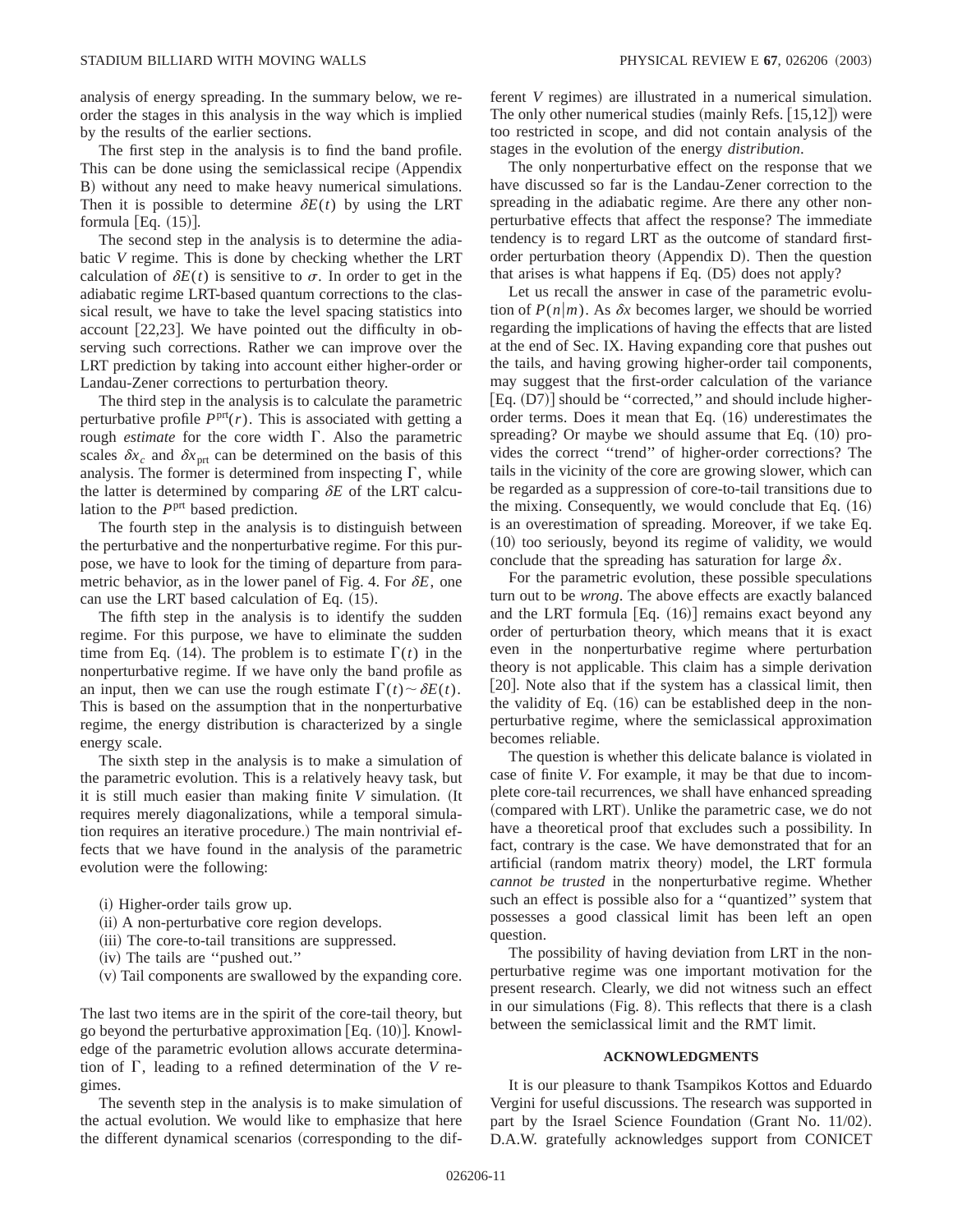(Argentina) and research grants by CONICET and ECOS-SeTCIP.

# **APPENDIX A: THE SPECTRAL FUNCTION**  $\tilde{F}_T(\omega)$

Given a function  $f(t')$  that describes the shape of the driving pulse during the time interval  $0 \lt t' \lt t$ , we define a spectral function  $\overline{F}_t(\omega)$  by Eq. (3). This spectral function describes the spectral content of the driving pulse. Below we list some useful driving schemes. We use the notation  $\Theta()$ , which is defined by  $\Theta$ (false) = 0 and  $\Theta$ (true) = 1.

For the step function, we have

$$
f(t') = \Theta(0 \lt t'),\tag{A1}
$$

$$
\widetilde{F}_t(\omega) = 1. \tag{A2}
$$

For the rectangular pulse, we have

$$
f(t') = \Theta(0 < t' < t),\tag{A3}
$$

$$
\widetilde{F}_t(\omega) = |1 - e^{i\omega t}|^2. \tag{A4}
$$

If it is followed by a negative pulse, we get

$$
f(t') = \Theta(0 < t' < t) - \Theta\left(\frac{T}{2} < t' < t\right),\tag{A5}
$$

$$
\tilde{F}_t(\omega) = |1 - 2e^{i\omega(T/2)} + e^{i\omega t}|^2
$$
 for  $t > \frac{T}{2}$ . (A6)

For linear driving, we have

$$
f(t') = t',\tag{A7}
$$

$$
\widetilde{F}_t(\omega) = t^2 \left[ \text{sinc}\left(\frac{1}{2}\omega t\right) \right]^2, \tag{A8}
$$

where  $\text{sinc}(\cdots) = \text{sin}(\cdots)/(\cdots)$ . Note that for very large *t*, we have

$$
\tilde{F}_t(\omega) \sim t2\,\pi\,\delta(\omega). \tag{A9}
$$

Finally, for the triangular pulse

$$
f(t') = 2\frac{t'}{T}\Theta\left(0 < t' < \frac{T}{2}\right) + 2\left(1 - \frac{t'}{T}\right)\Theta\left(\frac{T}{2} < t' < T\right),\tag{A10}
$$

we get

$$
\widetilde{F}_t(\omega) = \left[\frac{2}{T}\right]^2 t^2 \left[\operatorname{sinc}\left(\frac{1}{2}\omega t\right)\right]^2) \quad \text{for } 0 < t < \frac{T}{2},
$$
\n
$$
\widetilde{F}_t(\omega) = \left[\frac{2}{T}\right]^2 \left|\frac{1 - 2e^{i\omega (T/2)} + e^{i\omega t}}{\omega}\right|^2 \quad \text{for } \frac{T}{2} < t < T.
$$

#### **APPENDIX B: THE SPECTRAL FUNCTION**  $\tilde{C}(\omega)$

Let us denote by  $\mathbf{F}_{mn}$  the matrix representation of some quantized observable  $F(Q, P)$ , in the basis which is determined by some quantized chaotic Hamiltonian  $H(Q, P)$ . The band profile of  $\mathbf{F}_{mn}$  is conveniently characterized by the spectral function

$$
\widetilde{C}(\omega) = \sum_{n(\neq m)} |\mathbf{F}_{nm}|^2 2 \pi \delta \left( \omega - \frac{E_n - E_m}{\hbar} \right), \quad (B1)
$$

with an implicit average over the reference state *m*. This is the power spectrum of the fluctuating quantity  $\mathcal{F}(t)$ , whose classical definition is  $\mathcal{F}(t) = F(Q(t), P(t))$ , with a corresponding quantum-mechanical definition within the Heisenberg picture. The power spectrum of a fluctuating quantity  $F(t)$  is defined as the Fourier transform of the corresponding correlation function  $C(\tau)$ .

Chaotic systems are characterized by fast decay of dynamical correlations. We assume a separation of time scales between the (short) classical correlation time, and the  $(long)$ quantum-mechanical Heisenberg time. Thus, for times during which we can ignore the recurrences, we expect the following quantum-classical correspondence:

$$
C(\tau) \approx C^{\text{cl}}(\tau). \tag{B2}
$$

This correspondence implies that the envelope of  $\tilde{C}(\omega)$  is given by  $\tilde{C}^{cl}(\omega)$ , and the following semiclassical expression for the matrix elements follows  $[24]$ :

$$
\langle |\mathbf{F}_{nm}|^2 \rangle \approx \frac{\Delta}{2\pi\hbar} \widetilde{C}^{cl} \bigg( \frac{E_n - E_m}{\hbar} \bigg). \tag{B3}
$$

Taking into account the level spacing statistics, we deduce the following relation  $[22]$ :

$$
\tilde{C}(\omega) \approx \hat{R}(\omega) \tilde{C}^{\text{cl}}(\omega), \tag{B4}
$$

where  $\hat{R}(\omega) \propto \langle \Sigma_n \delta(\omega - \omega_{nm}) \rangle_m$  is the two-point correlation function of the energy spectrum (Fourier transform of the spectral form factor). This function behaves as  $\hat{R}(\omega) \sim \omega^{\beta}$ for small  $\omega$ , and as  $\hat{R}(\omega) \sim 1$  for large  $\omega$ . For the Gaussian unitary ensemble (GUE)  $\beta$ =2, and there is a simple expression:

$$
\hat{R}(\omega)|_{\text{GUE}} = 1 - [\text{sinc}(\pi \hbar \omega/\Delta)]^2. \tag{B5}
$$

For the system that we consider in this paper it is appropriate to assume  $\beta=1$ , corresponding to the Gaussian orthogonal ensemble (GOE).

# **APPENDIX C: CLASSICAL DERIVATION OF THE LRT FORMULA**

Consider  $H(Q, P; x(t))$ , and define the following time dependent quantities:

$$
\mathcal{F}(t) = -\frac{\partial \mathcal{H}}{\partial x}(Q(t), P(t); x(t)),
$$
\n(C1)

$$
\mathcal{E}(t) = \mathcal{H}(Q(t), P(t); x(t)),
$$
 (C2)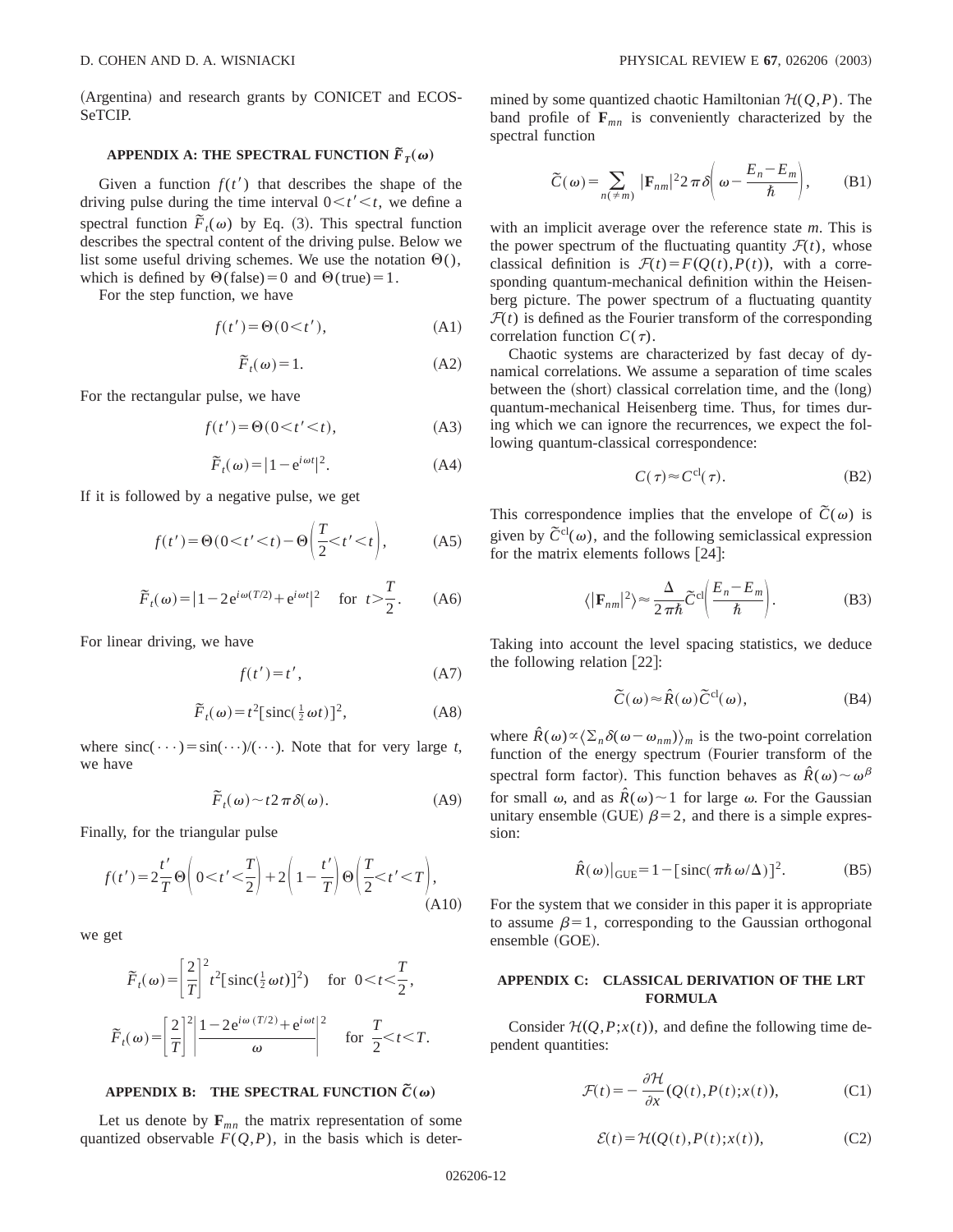$$
\mathcal{E}'(t) = \mathcal{H}(Q(t), P(t); x(0)).
$$
 (C3)

Note that  $\mathcal{E}(t)$  is the energy in the conventional sense, while  $\mathcal{E}'(t)$  is the energy using a "fixed basis." We have the following relations:

$$
\frac{d\mathcal{E}(t)}{dt} = \frac{\partial \mathcal{H}}{\partial t} = -\dot{x}(t)\mathcal{F}(t),\tag{C4}
$$

$$
\frac{d\mathcal{E}'(t)}{dt} = -[\mathcal{H}, \mathcal{H}_0] \approx \delta x(t)\dot{\mathcal{F}}(t). \tag{C5}
$$

The latter approximated equality strictly holds if the perturbation  $H-\mathcal{H}_0$  is linear with respect to the perturbation parameter  $\delta x = x - x_0$ . From the equations above, it follows that

$$
\mathcal{E}(t) - \mathcal{E}(0) = -\int_0^t \dot{x}(t') \mathcal{F}(t') dt', \qquad (C6)
$$

$$
\mathcal{E}'(t) - \mathcal{E}'(0) \approx \int_0^t \delta x(t') \mathcal{F}(t') dt'.
$$
 (C7)

Obviously, the two latter expressions coincide for a cycle  $[x(t) = x(0)]$ . Squaring Eq. (C6), and performing a microcanonical average over the (implicit) initial conditions  $[Q(0), P(0)]$ , one obtains

$$
\delta E(t)^{2} = A^{2} \int_{0}^{t} \int_{0}^{t} f(t') f(t'') C(t'-t'') dt' dt''.
$$
 (C8)

This can be written as Eq.  $(15)$ .

# **APPENDIX D: FIRST-ORDER PERTURBATION THEORY AND LRT**

For convenience, we assume that the perturbation is linear in  $\delta x = x - x_0$ . In complete analogy with the classical analysis, we can work either using fixed basis, or else we can use the proper *x*-dependent basis (the so-called adiabatic representation). The respective matrix representations of the Hamiltonian are

$$
\mathcal{H} \mapsto \mathbf{E} + \delta x(t) \mathbf{F}, \tag{D1}
$$

$$
\mathcal{H} \mapsto \mathbf{E} + \dot{x}(t) \mathbf{W},\tag{D2}
$$

where **E** is a diagonal matrix. Note that in the first equation, **E** and **F** are calculated for  $x = x_0$ , while in the second equation there is an implicit  $x(t)$  dependence. The matrix elements of **F** are

$$
\mathbf{F}_{nm} = \left\langle n \left| \frac{\partial \mathcal{H}}{\partial x} \right| m \right\rangle. \tag{D3}
$$

The off-diagonal matrix elements of **W** are

$$
\mathbf{W}_{nm} = \frac{\hbar}{i} \left\langle n \left| \frac{d}{dt} m \right\rangle \right. = i \frac{\hbar}{E_n - E_m} \mathbf{F}_{nm}, \tag{D4}
$$

and we use the "gauge" convention  $W_{nm} = 0$  for  $n = m$ . ~Only one parameter is being changed and therefore Berry's phase is not an issue.) The derivation of Eq.  $(D2)$  is standard, and can be found in Sec. XI of Ref.  $[16]$ .

Using first-order perturbation theory with Eq.  $(D2)$ , we get

$$
P_t(n|m) = \delta_{nm} + A^2 \widetilde{F}_t \left( \frac{E_n - E_m}{\hbar} \right) \left| \frac{\mathbf{W}_{nm}}{\hbar} \right|^2.
$$
 (D5)

Note that for a cycle  $[f(t) = f(0) = 0]$ , the same result is obtained via first order perturbation theory with Eq.  $(D1)$ . As a global approximation  $[Eq. (D5)]$  is valid only in the standard perturbative regime. In the extended perturbative regime, it is valid only for the first-order tail region (see Sec. VIII). The expression for the first-order tail region can be written in a concise way as

$$
P_t(n|m) = A^2 \widetilde{F}_t(\omega_{nm}) \frac{\Delta}{2\pi\hbar} \widetilde{C}(\omega_{nm}) \left[ \frac{1}{\hbar \omega_{nm}} \right]^2.
$$
 (D6)

The corresponding global approximation is given by Eq.  $(10).$ 

Assuming that the variance is dominated by the first-order tail component, we get the LRT result

$$
\delta E(t)^{2} = \sum_{n} P_{t}(n|m)(E_{n} - E_{m})^{2}
$$

$$
= A^{2} \int_{-\infty}^{\infty} \frac{d\omega}{2\pi\hbar} \tilde{F}_{t}(\omega) \tilde{C}(\omega). \tag{D7}
$$

An implicit average over *m* is assumed. Note that the latter formula does not contain  $\hbar$ . This restricted quantumclassical correspondence holds only for the variance. Higher moments of the energy distribution are typically much smaller compared with the classical expectation, and scale like  $\hbar$  to the power of the moment order  $-2$ .

- [1] For a pedagogical presentation, including references, see Refs. [2] and  $[17]$ , which can be downloaded from http:// www.bgu.ac.il/~dcohen
- [2] D. Cohen, in *Dynamics of Dissipation*, Proceedings of the 38th Karpacz Winter School of Theoretical Physics, edited by P.

Garbaczewski and R. Olkiewicz (Springer-Verlag, Berlin, 2002).

- [3] S.W. Doescher and M.H. Rice, Am. J. Phys. 37, 1246 (1969).
- @4# A.J. Makowski and S.T. Dembinski, Phys. Lett. A **154**, 217  $(1991).$